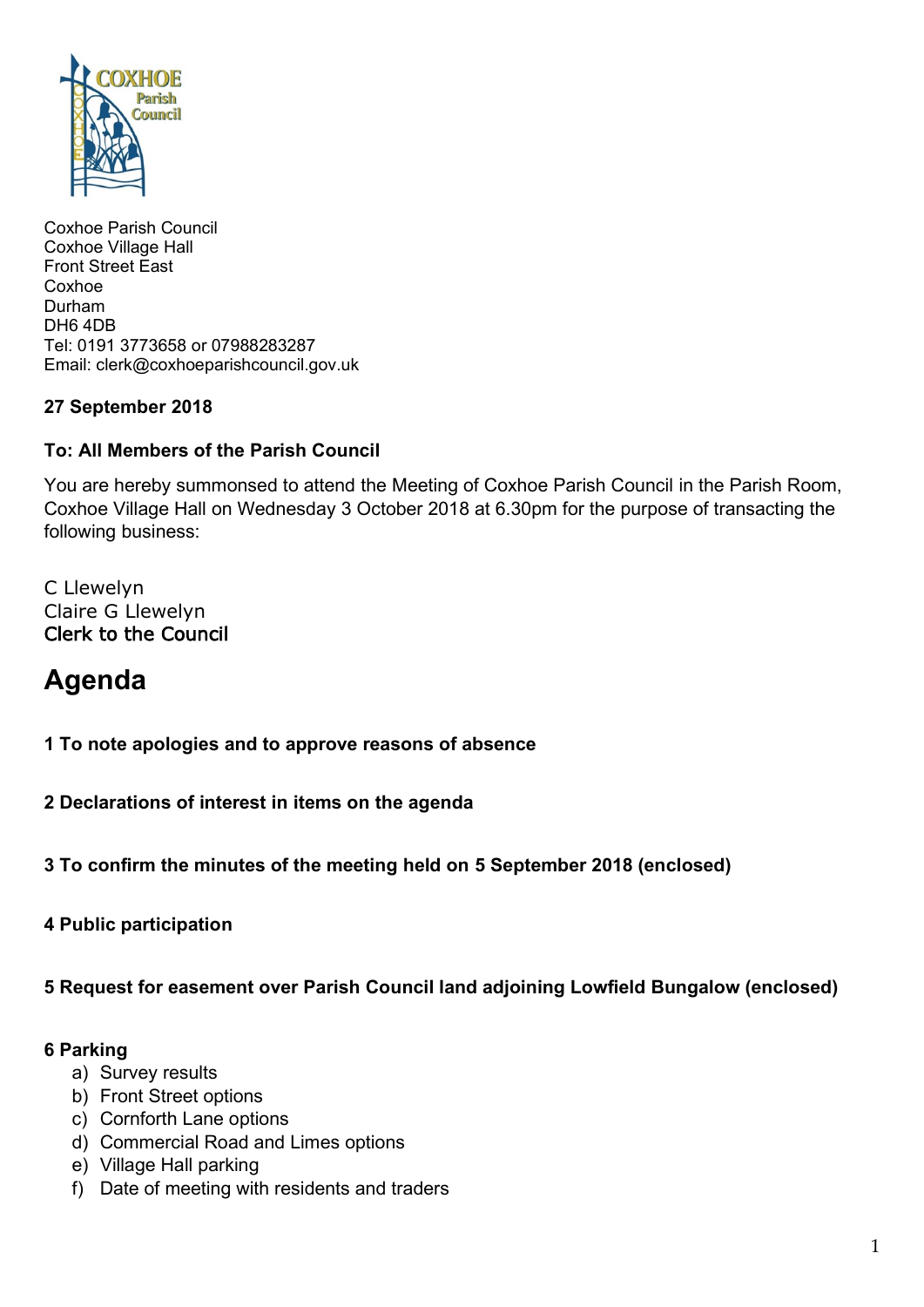# **7 Durham County Councillors' update**

## **8 Councillors' reports of their attendance at meetings or events on behalf of the Parish Council**

#### **9 Youth Provision**

- a) Youth Worker Report
- b) Activities for children birth to school age

#### **10 Clerk's Report**

- a) Cricket Ground, lease, grants and usage
- b) Churchyard path
- c) Parish Council land maintenance
- d) Grit bins
- e) Villages appearance and cleanliness

# **11 Councillor Vacancies and Co-option (verbal update)**

## **12 Parish Plan 3 (verbal update)**

#### **13 Committee Membership and Meeting Dates (draft schedule enclosed)**

#### **14 Committees Minutes (enclosed)**

- a) Youth Strategy Group minutes
- b) Youth Strategy Group Terms of Reference

## **15 Grounds Maintenance Contract (verbal update)**

## **16 Review of Annual Action Plan (copy enclosed)**

#### **17 Report on training attended**

- a) Regional Training Seminar
- b) Clerks Training

## **18 Financial matters including Annual Governance**

- a) Finance Report, bank reconciliation and payment schedule (to follow)
- b) Budget (to follow)
- c) Review Financial Regulations

## **19 Planning and Correspondence report (report enclosed)**

#### **20 Agreement of Policies and Risk Assessments**

a) Volunteer Policy